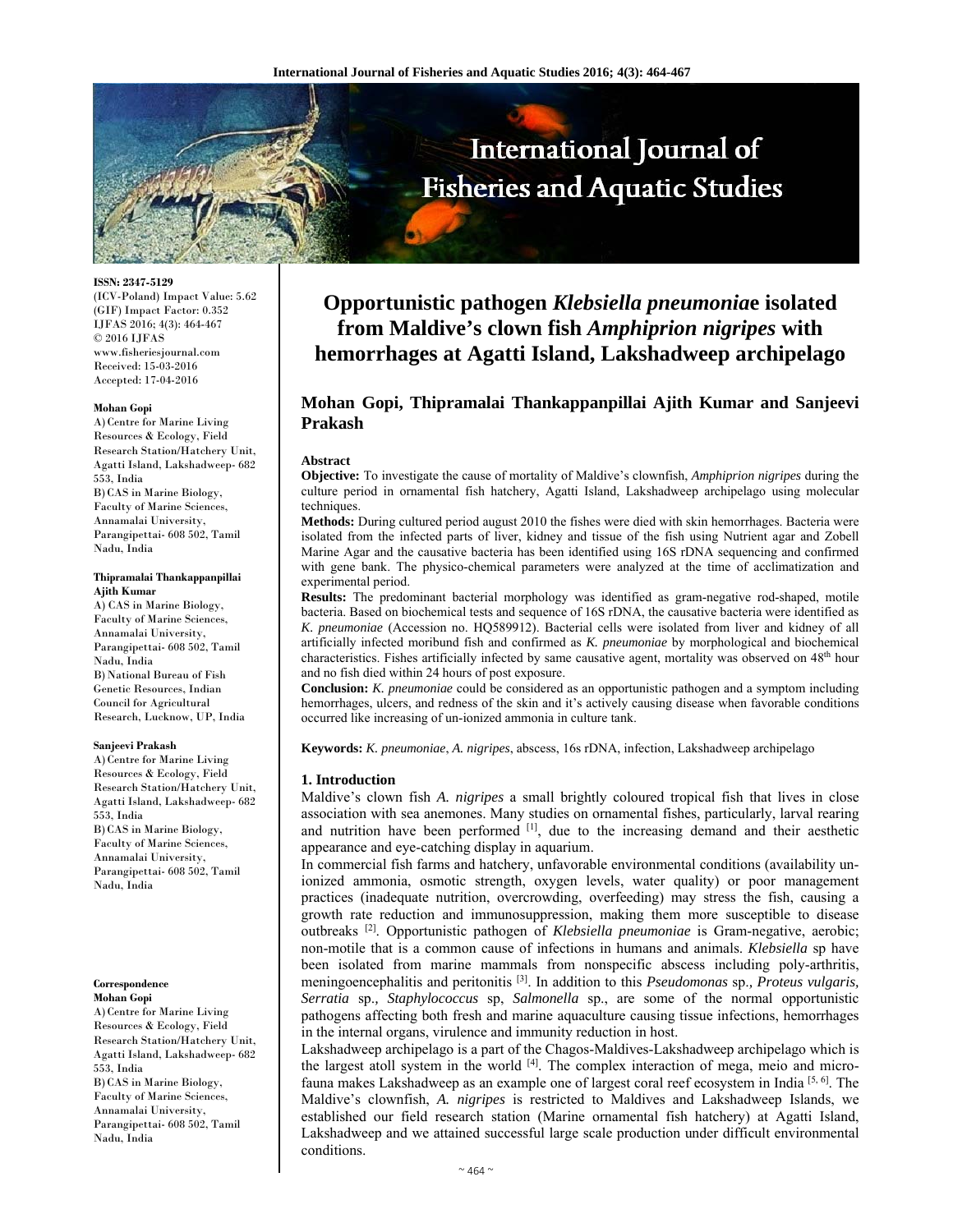The present study was aimed to isolate and characterized syndromes of *K. pneumonia*e associated with skin hemorrhages and ulcer confirmed by 16s rDNA sequencing from infected Maldive's clown fish (*A. nigripes*). Experiments were carried out with *K. pneumonia*e to distinguish the sign of infection, histopathology and survival of the fishes.

# **Materials and methods**

# **Isolation and characterization of pathogen**

Moribund fishes of *A. nigripes* were collected from marine ornamental fish hatchery, Annamalai University Field Research Station (Lat: 10°50'43.16"N, Long: 72°11'15.76"E), Agatti Island, Lakshadweep during august 2010. Affected fish size ranged between 6-7 cm and 20±1g. In freshly dead fish liver and tissue abscess, hemorrhage was observed and aseptically excised. The gills and body surface was observed under microscope to check the presence of parasites. Liver, spleen, gill, and kidney of moribund fishes were aseptically removed and streaked on nutrient agar and zobell marine agar 2216 (Hi Media, Mumbai) with triplicate. After incubation at 28 ºC for 2 days, predominant bacterial colonies of clownfish pathogen (CP5) were sub-cultured on the nutrient medium to check the purity of the predominant isolates and it was subjected to Gram-staining, motility, flagella staining, physiological and biochemical tests. The biochemical characters of bacterial pathogen was characterized with biochemical kit-KB002 (Hi Media) which includes indole, methyl red, voges-proskaur, oxidase, catalase, citrate utilization, lysine decarboxylase, ornithine decarboxylase, urease, deamination, nitrate reduction, H2S production and sugar utilization tests (sucrose, lactose, arabinose, glucose and sorbitol).

# **DNA extraction and 16S rDNA gene amplification**

The strain CP5 was centrifuged at 10,000 rpm for 10 min and the pellet was dissolved in 567 μl TE buffer, 30 μl of 10% sodium dodecyl sulfate, and 3 μl Proteinase K (60 μg). After 1 h incubation at 37 °C, 100 μl of 5 M NaCl was added and mixed thoroughly. The 16s rDNA sequences were amplified by polymerase chain reaction (PCR) using universal primers of 8f (5′-AGAGTTTGATCCTGTGCTCAG 3′) and 1490r (5′- GACTTACCAGGGTATCTAATCC-3′). The 50 µl reaction mixture was prepared which consist of 5 µl of 10x buffer, 5 µl of 2.5  $\mu$ M MgCl<sub>2</sub>, 8  $\mu$ l of dNTP mix (2.5  $\mu$ M each), 1  $\mu$ l of each primer 2 µl of template DNA, 0.5 µl of Taq DNA polymerase (5 U/µl) (Genei, Bangalore) and 29.5 µl of Milli Q1. The reaction was performed in a thermal cycler with an initial de-naturation at 94  $\degree$ C for 5 minutes, followed by 30 cycles at 94 °C for 1 min annealing at 50 °C for 1 min and 72 °C for 90 seconds and final extension at 72 °C for 7 min by the method [7].

# **PCR Product Purification**

The PCR product was purified to remove the excess primer, primer-dimers and low molecular weight DNA fragments generated by nonspecific amplification. Five volume of binding buffer was mixed with one volume of PCR product and loaded into the purification column. The sample was centrifuged and flow through was discarded. 500µl of the wash buffer was added and centrifuged at 11,000 rpm for 2 minutes. Once again the column was washed with the diluted wash buffer 2. Followed, the purified PCR product was eluted by adding the elution buffer at the center of the column and centrifuged at 11,000 rpm for 1 minute. The purified product was stored at  $(-)$  20 °C until analysis.

# **Sequencing and phylogenetic analysis**

Nearly full length of sequences of the amplified 16S rDNA genes (541 bp) were obtained by automated sequencer (Bioserve Biotechnologies pvt. Limited, India). The sequences were edited by using Clustal X mega software and a BLAST search was executed in the National Center for Biotechnology Information (NCBI) database to find out the nearest neighbor of the amplified sequence. Phylogenetic trees were inferred using the neighbor-joining method.

# **Experimental infection**

Healthy adults of Maldives clown fish (*A. nigripes*) (4-5 cm in length, 13±1 g in weight) were collected from grow-out culture facility of same station. The animals  $(n = 50)$  were maintained in four 200 liter FRP tanks supplied with aerated and UV treated seawater. The water used for both the experimental and control tanks were from a single source and confirmed its physico-chemical parameters as same at the time of introduction. Two fish from each tank were confirmed as free from bacterial infection by plating in NA and ZMA and fishes were fed thrice a day with naturally available clam, tuna egg and fish meat feed during 30 days of the acclimatization period and the experimental periods and water exchange was not done. Twenty fish in the two experimental tanks were starved and exposed to a 24 h culture of *K. pneumonia*e with final concentration of  $3 \times 10^6$  CFU/ ml<sup>-1</sup> in  $100^{-1}$  tank with 100 l UVsterilized sea water under aseptic conditions. Ten control fish from the same source were exposed to the same amount of nutrient broth, which did not contain *K. pneumonia*e. Once the fish had been exposed to *K. pneumonia*e they were observed twice a day. 15 out of 20 dead fish were necropsied and the spleen, liver and kidney were aseptically streaked on NA and ZMA 2216 agar. After incubation at 28 ºC for 48 h, bacteria were identified the above methodology. The experimental period was one month to analyze the rate of increasing physico-chemical parameters; dissolved oxygen, temperature, pH, unionized ammonia, nitrite and nitrate in the water were determined.

# **Histopathology**

Ten fish from each tank control and physically infected on the way out (languid and disoriented) fish was removed from the tank, sedated with MS- 222 and then the second gill arch, liver and kidney were removed and fixed in 10% formalin and processed for paraffin embedding. Sections were cut and stained with hematoxylin and eosin [8].

# **Results**

# **Isolation and characterization**

In the present study we isolated 5 different types of bacterial colonies from immune organs. Based upon the colony morphology (shape, size and colour) predominant bacterial colonies (CP5) was selected and sub cultured to check the purity of the predominant isolates and frequently streaked in Zobell marine agar plates and acquired pure colonies of the bacterial pathogen. Biochemical characteristics of the pathogen CP5 was showed gram –Ve rods, non- motile, Catalase, Capsule, Voges–Proskauer, Citrate, Urease, Nitrate were positive and MR, Indole,  $H_2S$ , were negative. Sugars were utilized by the isolated bacteria such as Glucose, Arabinose, Cellobiose, Glycerol, Lactose, Maltose, Mannitol, Mannose, Sucrose, Xylose, Raffinose, Sorbitol and Raffinose, Sorbitol shows negative.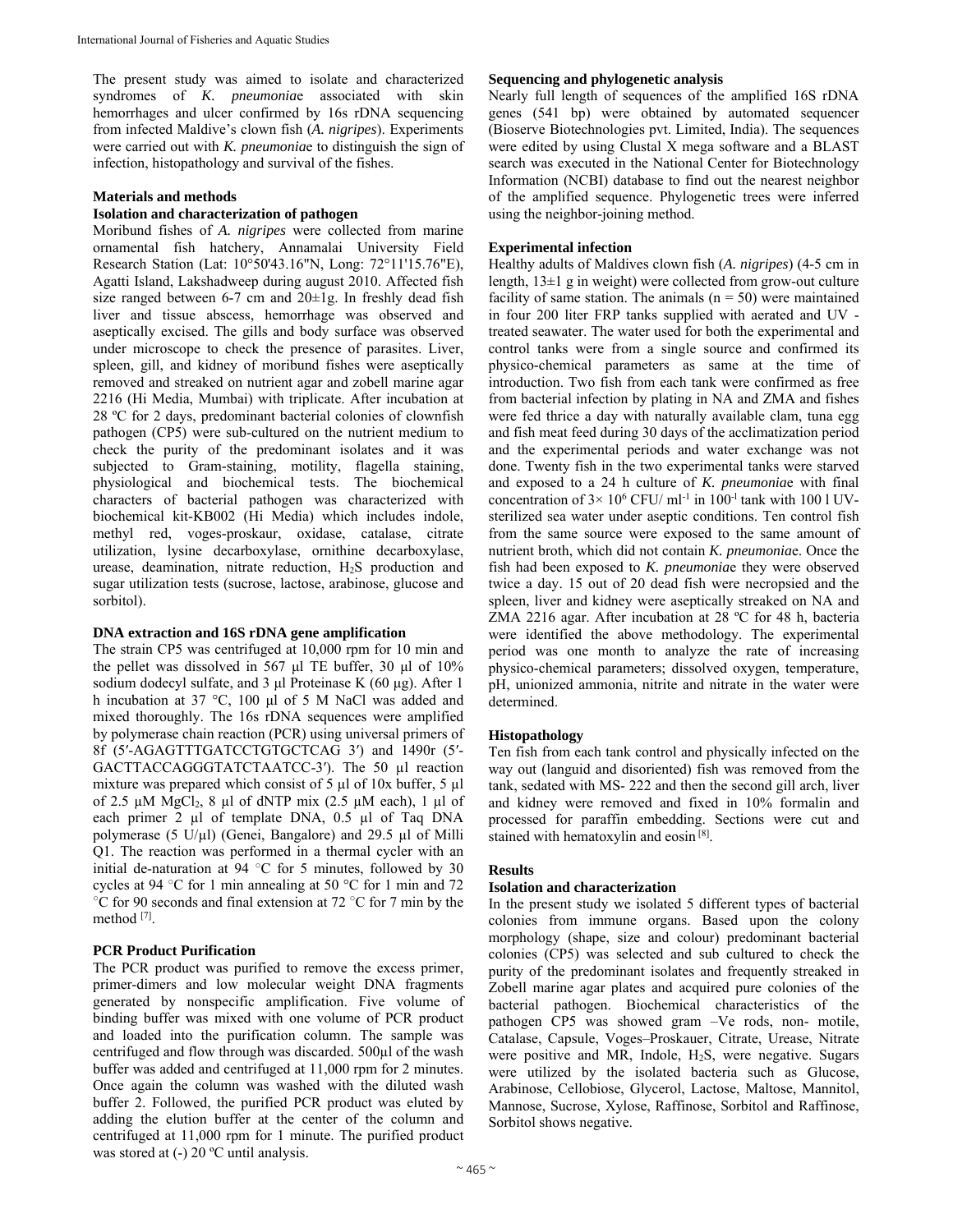#### **Sequenced and phylogenetic analysis**

In the present study bacterial pathogen isolated from the diseased *A*. *nigripes* were confirmed as *K. pneumoniae* prior to bacterial challenge by 16s rDNA sequence analysis and after the artificially infected the immune organs were analyzed by histological methods and stated the immune cells in the particular organs. In the present study, the strain CP5 was identified by using the PCR amplification of 16S rRNA gene followed by the sequencing. The genomic DNA of the bacterial strain CP5 was isolated and confirmed by agarose gel electrophoresis. The 16S rRNA gene was amplified from the genomic DNA of the strain CP5 under the most favorable

conditions using universal primers. The amplified product was analyzed by resolving it in the 1% agarose gel. The gel shows a clear band corresponding to the marker resembling that the DNA was amplified. Molecular identification of the 16S rDNA CP5 shows 100% identity at 100% coverage with *K. pneumoniae*. The sequenced strain of CP5 was identified as is 541 bp in length, and exhibited 100% similarity with the 16S rDNA of *K. pneumoniae* strain E29 from GenBank database. According to the database similarity, a phylogenetic tree was generated (Fig. 1). The partially complete (*\**541 nt) 16S rDNA sequences of *K. pneumoniae* have been deposited in the GenBank database under accession number HQ589912.



**Fig 1:** Phylogenetic tree constructed through Kimura 2-parameter model using the Neighborhood- joining method. Bar scale 0.02. Pseudomonas KUMS3 was used as an out group. Queried sequence: *Klebsiella pneumoniae* TTAG (HQ589912)

## **Histological observation**

The gills, liver, kidney and spleen with similar white exudates were observed. The skins were often severely redness in caudal fin and surface of whole body. In these experimental animals, no other gross lesions were observed. Swellings were observed in the liver, gills, spleen and kidney of infected fishes. The liver is a largest organ with hematopoietic tissue and macrophage aggregates. After infection with *K. pneumoniae*, focal necrosis and irregularly shaped nuclei of hepatocytes, eosinophilic granulocytes and erythrocytes were observed. The trunk kidney of fish had enlarged sinusoids. In this study *K. pneumoniae* infected spleen showed densely packed melanomacrophage centers and red and white pulp when compared with control fish spleen.

## **Discussion**

Generally *K. pneumoniae* are ubiquitous in nature [9], and the other being the mucosal surfaces of mammals such as humans, horses, or swine, on which they colonize. *K. pneumoniae* are also isolated from fish, where they produce histamine [10-12]. As high level intakes of histamine can cause seafood poisoning, *K. pneumoniae* are hence recognized as a risk in food safety. *K. pneumoniae* is not only producing histamine in seafood and the present study reported as ornamental fish pathogen in the marine environment. The isolated causative agent from the infected parts of clown fish have confirmed as *K. pneumoniae* by 16s rDNA sequence analysis. Interestingly, the clinical presentation was similar in first observation and artificially infected, with a severe mortality. Isolates were obtained from tissue, liver and kidney from all cases sampled. These tissues were sampled, although they become visibility normal, to investigate the potential route of entry of this bacteria.

A few reports available of *K. pneumonia*e described as pathogen in marine environment and none of the works particularly in culture systems. *Klebsiella* are also opportunistic pathogens to human and can give rise to severe diseases such as septicemia, pneumonia, urinary tract

infections, and soft tissue infection, especially in hospitalized, immunocompromised patients [13]. Analysis of physicochemical parameters of the experimental tank, quantitative of ammonia was high and it may be encourage the infectious disease in candidate species. High ammonia level in captivity can also cause severe stress, whereas slightly elevated levels can contribute to chronic stress. Unionized ammonia affects gills and restricts the respiration and made a bridge to invade the bacterial pathogens as a secondary intruder. In the acclimatization period none of the fishes died due to stress or poor management practices and no mortality were observed in the control tank during the experiment. After 24 hours of exposure, artificially infected fish in the experimental tank shows lethargic movement, stay away from the sea anemone and came to surface of the water and fishes died at 36 hours were observed. Finally all the infected fishes were died in the experimental tank within 72 hours. Survival rate of *A. nigripes* after infection of *K. pneumoniae* and mortality rate was calculated as number of fish for every 12 hours and mortality did not occur within 24 hours of infection (Fig.2). Infected fishes by *K. pneumoniae* were analyzed and recorded hemorrhages, ulcer and redness in the skin after 48 hours of injection. Similar bacterial colonies were isolated from tissue, liver, spleen and kidney of artificially infected moribund fishes and confirmed as *K. pneumoniae* by biochemical characteristics and 16s rDNA sequence analysis. The physicochemical parameters of experimental tank at acclimatization period were analyzed (Table. 1). Since, this is first research station have confirmed the cause of mortality in the ornamental fishes with hemorrhages by *K. pneumoniae*. Nevertheless, until now, infections in ornamental fish caused by *K. pneumoniae* have never been reported. This *K. pneumoniae* appears to be emerging as a primary pathogen of coastal marine fishes. Further study of this bacterium from marine fishes and their associated animals with specific signs is necessary to improve of the epidemiology and pathogenesis of this emerging ornamental fish pathogen.